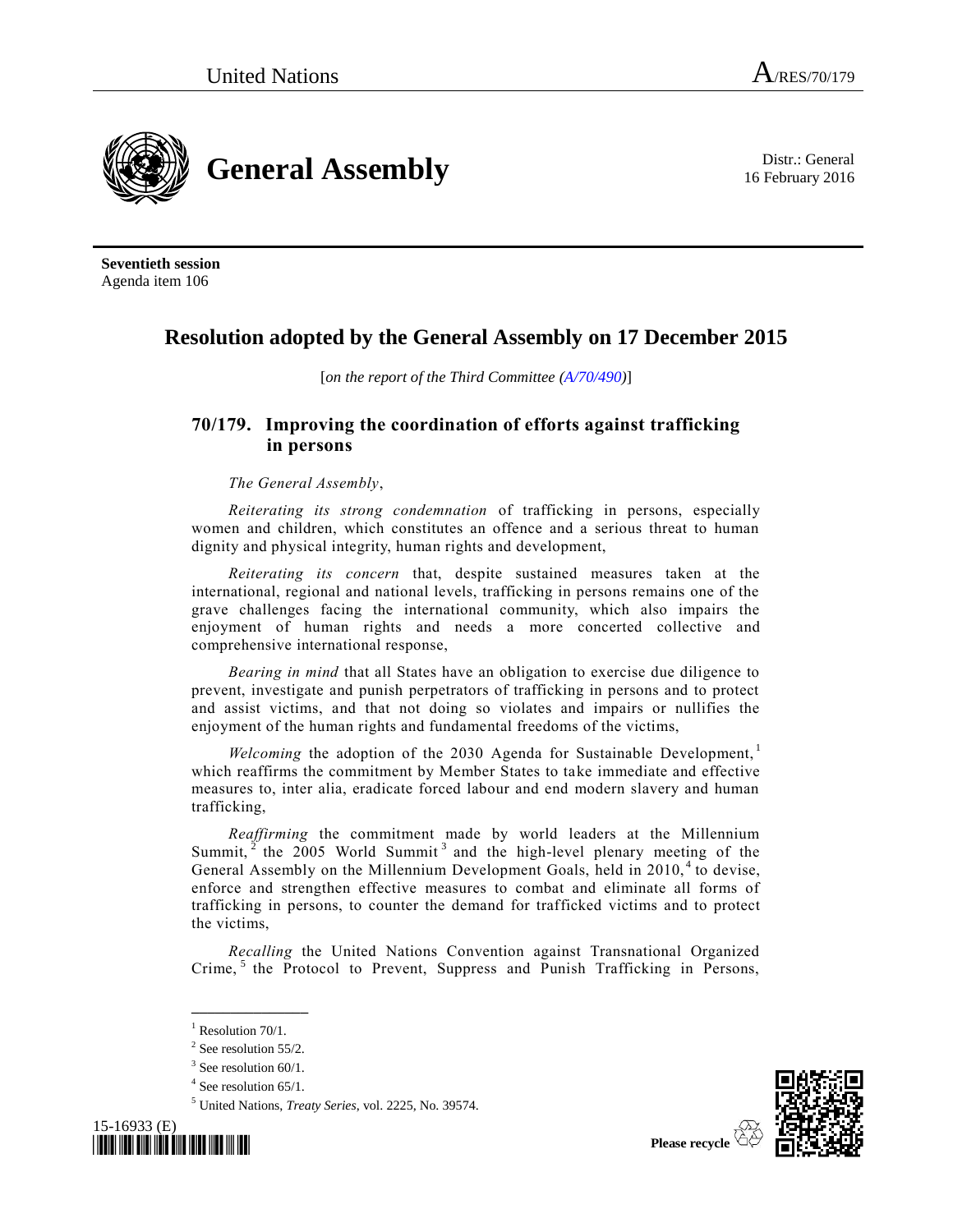<span id="page-1-0"></span>Especially Women and Children, supplementing the United Nations Convention against Transnational Organized Crime, <sup>6</sup> which provided the definition of the crime of trafficking in persons, the Optional Protocol to the Convention on the Rights of the Child on the sale of children, child prostitution and child pornography<sup>7</sup> and the Supplementary Convention on the Abolition of Slavery, the Slave Trade, and Institutions and Practices Similar to Slavery, <sup>8</sup>

*Taking note* of the adoption of the Protocol of 2014 to the Forced Labour Convention, 1930 (No. 29), of the International Labour Organization, which recognizes that trafficking in persons for the purposes of forced or compulsory labour is the subject of growing international concern,

*Recalling* the adoption of the United Nations Global Plan of Action to Combat Trafficking in Persons by the General Assembly in its resolution 64/293 of 30 July 2010, and underlining the importance of its full implementation,

*Reaffirming* that the Global Plan of Action was developed:

(*a*) To promote universal ratification of the United Nations Convention against Transnational Organized Crime and the Protocol to Prevent, Suppress and Punish Trafficking in Persons, Especially Women and Children, as well as other relevant international instruments that address trafficking in persons, and to reinforce the implementation of existing instruments against trafficking in persons,

(*b*) To help Member States to reinforce their political commitments and legal obligations to prevent and combat trafficking in persons,

(*c*) To promote comprehensive, coordinated and consistent responses at the national, regional and international levels to counter trafficking in persons,

(*d*) To promote a human rights-based, gender- and age-sensitive approach in addressing all factors that make people vulnerable to trafficking in persons and strengthening the criminal justice response, which are necessary to prevent trafficking in persons, protect its victims and prosecute its perpetrators,

(*e*) To raise awareness within the United Nations system and also among States and other stakeholders, such as the private sector, civil society and the international and national mass media, and the public at large,

(*f*) To foster cooperation and coordination among all relevant stakeholders, including Member States, international organizations, civil society organizations and the private sector, and within various entities of the United Nations system, taking into account existing best practices and lessons learned,

*Recalling* its resolutions 61/180 of 20 December 2006, 64/178 of 18 December 2009, 67/190 of 20 December 2012 and 68/192 of 18 December 2013 on improving the coordination of efforts against trafficking in persons and other relevant General Assembly resolutions on trafficking in persons,<sup>9</sup>

*Recalling also* Economic and Social Council resolution 2015/23 of 21 July 2015 on the implementation of the Global Plan of Action and previous Council resolutions on trafficking in persons,

**\_\_\_\_\_\_\_\_\_\_\_\_\_\_\_**

<sup>6</sup> Ibid., vol. 2237, No. 39574.

<sup>&</sup>lt;sup>7</sup> Ibid., vol. 2171, No. 27531.

<sup>8</sup> Ibid., vol. 266, No. 3822.

<sup>9</sup> Resolutions 55/67, 58/137, 59/166, 61/144, 63/156 and 63/194.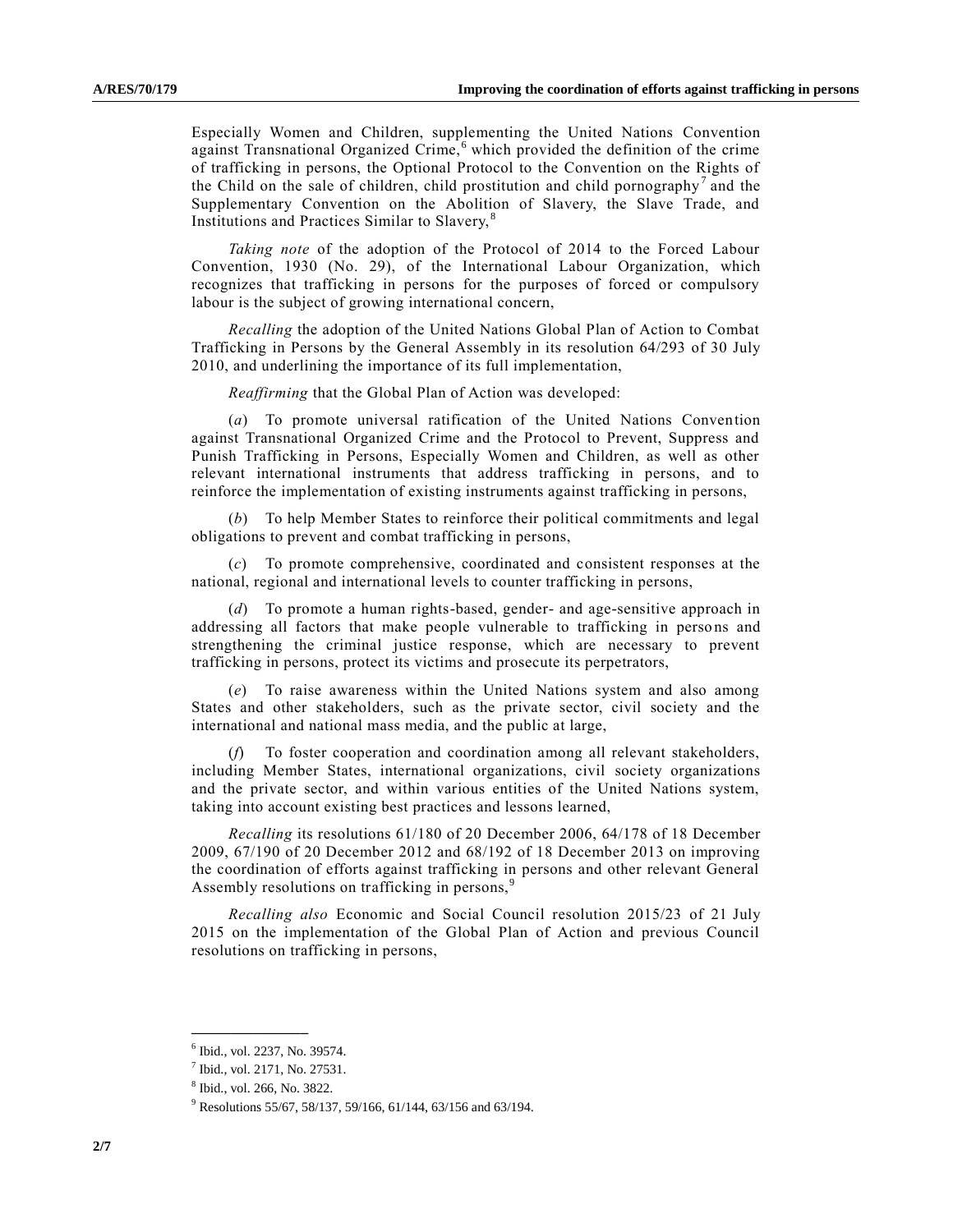*Recalling further* Human Rights Council resolution 23/5 of 13 June 2013, entitled "Trafficking in persons, especially women and children: efforts to combat human trafficking in supply chains of businesses", <sup>10</sup> and other relevant resolutions of the Council on trafficking in persons,

*Taking note* of the reference to preventing and countering trafficking in persons and the victim-oriented approach in the context of addressing trafficking in persons in the Doha Declaration on Integrating Crime Prevention and Criminal Justice into the Wider United Nations Agenda to Address Social and Economic Challenges and to Promote the Rule of Law at the National and International Levels, and Public Participation, adopted by the Thirteenth United Nations Congress on Crime Prevention and Criminal Justice, held in Doha from 12 to 19 April 2015,<sup>11</sup>

*Recalling* the adoption of the Declaration of the High-level Dialogue on International Migration and Development,  $12$  held on 3 and 4 October 2013, and the commitment by Member States, inter alia, to prevent and combat trafficking in persons, to protect victims of trafficking, stressing the need to establish or upgrade, as appropriate, national and regional anti-human trafficking policies, and to reinforce cooperation on prevention, the prosecution of traffickers and the protection of victims of trafficking,

*Recognizing* the important role of the Inter-Agency Coordination Group against Trafficking in Persons in fostering coordination and cooperation in the global fight against trafficking in persons, in particular the United Nations Office on Drugs and Crime, the Office of the United Nations High Commissioner for Human Rights, the Office of the United Nations High Commissioner for Refugees, the United Nations Children's Fund, the United Nations Entity for Gender Equality and the Empowerment of Women (UN-Women), the International Labour Organization, the International Organization for Migration, the United Nations Development Programme, the United Nations Population Fund, the United Nations Educational, Scientific and Cultural Organization and other intergovernmental organizations, within their existing mandates,

*Recognizing also* that the Inter-Agency Coordination Group, within its mandate, contributes to the implementation of the Global Plan of Action, and taking note with appreciation of the activities of the United Nations Office on Drugs and Crime as coordinator of the Inter-Agency Coordination Group,

*Emphasizing* the central role of the work of the United Nations Office on Drugs and Crime in the global fight against trafficking in persons, particularly in providing technical assistance to Member States, upon their request, to implement the United Nations Convention against Transnational Organized Crime and the Protocol to Prevent, Suppress and Punish Trafficking in Persons, Especially Women and Children, by making use of existing capacity-building tools, lessons learned from Member States and expertise available in other international organizations,

*Recognizing* the need to continue to foster a global partnership against trafficking in persons and the need to continue to work towards an enhanced comprehensive and coordinated approach to prevent and combat trafficking and to protect and assist victims of trafficking in persons through the appropriate national, regional and international mechanisms,

**\_\_\_\_\_\_\_\_\_\_\_\_\_\_\_**

<sup>&</sup>lt;sup>10</sup> See *Official Records of the General Assembly, Sixty-eighth Session, Supplement No. 53 [\(A/68/53\)](http://undocs.org/A/68/53),* chap. V, sect. A.

 $11$  Resolution 70/174, annex.

<sup>&</sup>lt;sup>12</sup> Resolution 68/4.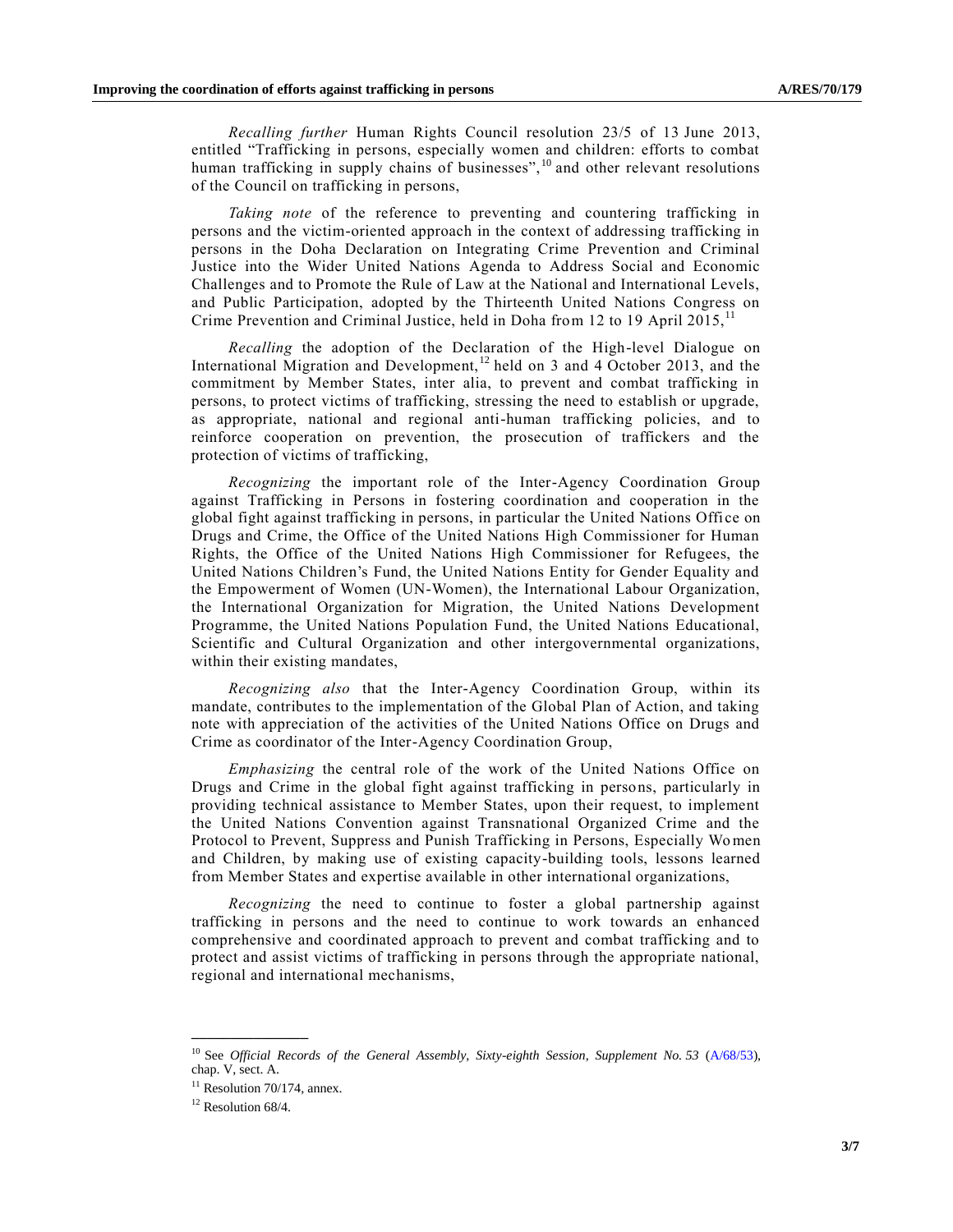*Recognizing also* the importance of bilateral, subregional, regional and international cooperation mechanisms and initiatives, including information exchanges on good practices, of Governments and of intergovernmental and non-governmental organizations to address the problem of trafficking in persons, especially women and children,

*Stressing* the need to protect victims of trafficking from being incarcerated and prosecuted even when States have inadequate or no formal procedures for their identification,

*Recognizing* that broad international cooperation between Member States and relevant intergovernmental and non-governmental organizations is essential for effectively countering the threat of trafficking in persons and other contemporary forms of slavery,

*Recognizing also* that victims of trafficking are often subject to multiple forms of discrimination and violence, including on the grounds of gender, age, disability, ethnicity, culture and religion, as well as national or social origin, and that these forms of discrimination may themselves fuel trafficking in persons, and that women and children without nationality or without birth registration are particularly vulnerable to trafficking in persons,

*Stressing* the need to promote and protect the rights of victims of trafficking in persons and to reintegrate victims into the community, including by taking into account, where appropriate, the Recommended Principles and Guidelines on Human Rights and Human Trafficking <sup>13</sup> and the commentary thereon developed by the Office of the United Nations High Commissioner for Human Rights, as well as the Guidelines on the Protection of Child Victims of Trafficking developed by the United Nations Children's Fund,

*Welcoming* the efforts of Member States, United Nations agencies, international organizations, civil society organizations and the private sector to address the problem of trafficking in persons, including women and girls as the most vulnerable group, and encouraging them to further enhance their efforts and cooperation, including by sharing their knowledge and best practices as widely as possible,

*Affirming* that capacity-building is a very important component in combating trafficking in persons, and in this regard stressing the need to intensify international cooperation to combat trafficking in persons, as well as technical assistance for countries aimed at strengthening their ability to prevent all forms of trafficking, including supporting their development programmes,

*Taking note* of the Khartoum process and its Declaration adopted in Khartoum on 16 October 2014 during the Regional Ministerial Conference on Human Trafficking and Smuggling in the Horn of Africa, coordinated by the African Union, the Office of the United Nations High Commissioner for Refugees and the International Organization for Migration, which aimed to strengthen national, regional and international cooperation and build capacities in the African countries to combat trafficking in persons and migrant smuggling,

*Taking note also* of the Second Work Plan to Combat Trafficking in Persons in the Western Hemisphere 2015–2018, adopted by States members of the Organization of American States at the Fourth Meeting of National Authorities on Trafficking in Persons, held on 4 and 5 December 2014 in Brasilia,

**\_\_\_\_\_\_\_\_\_\_\_\_\_\_\_**  $13$  F/2002/68/Add.1.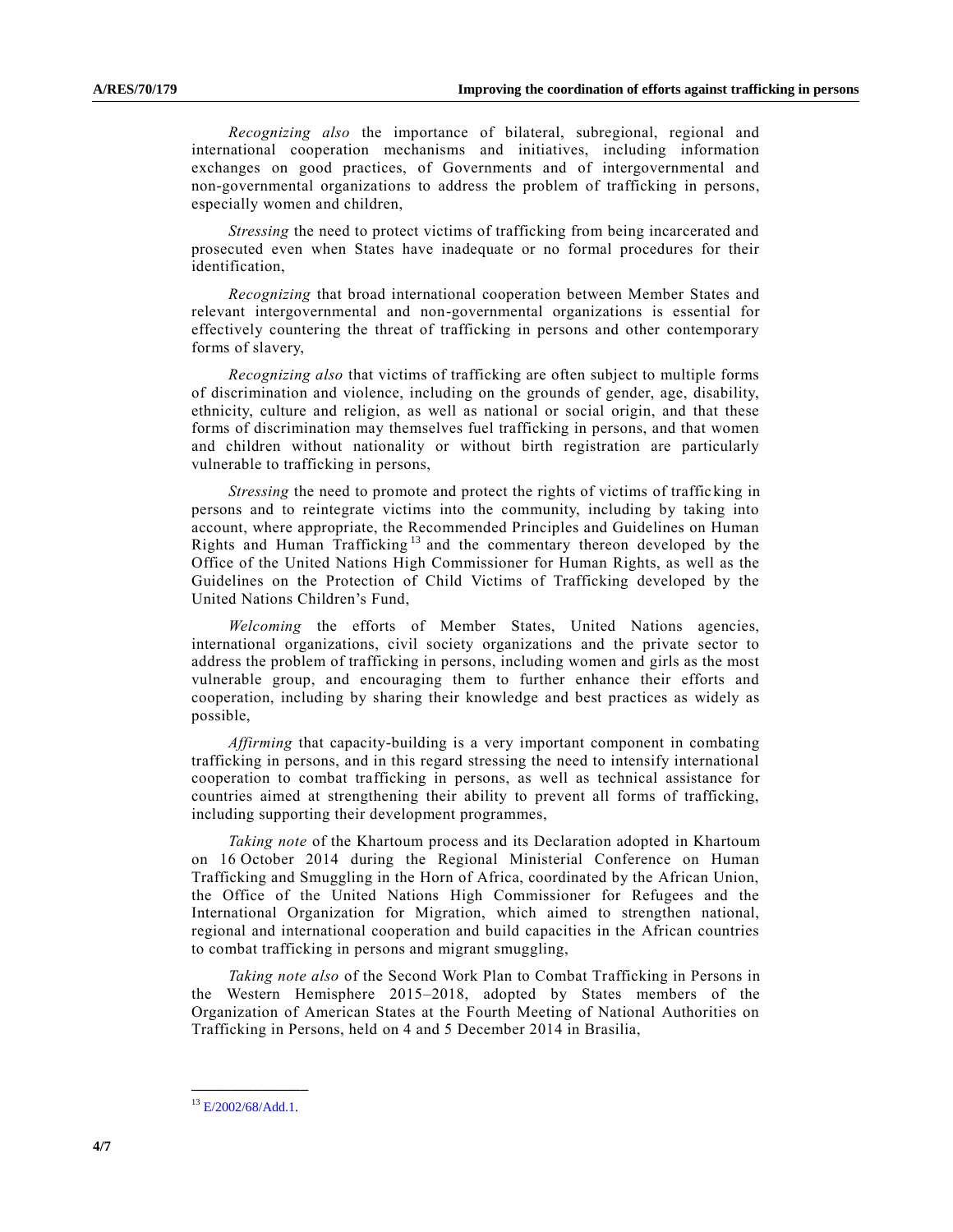*Recognizing* that the Global Plan of Action and the establishment of the United Nations Voluntary Trust Fund for Victims of Trafficking in Persons, Especially Women and Children, established in compliance with the Global Plan of Action, aim at raising awareness of the situation of victims of human trafficking and at providing them with humanitarian, legal and financial aid through established channels of assistance, such as governmental, intergovernmental and non-governmental organizations,

*Reaffirming* the importance of humanitarian, legal and financial aid to victims of trafficking in persons, including through governmental, intergovernmental and non-governmental organizations, including the United Nations Voluntary Trust Fund for Victims of Trafficking in Persons, Especially Women and Children and the United Nations Voluntary Trust Fund on Contemporary Forms of Slavery,

Taking note of the report of the Secretary-General,<sup>14</sup>

*Taking note with appreciation* of the reports of the Special Rapporteur of the Human Rights Council on trafficking in persons, especially women and children, <sup>15</sup>

*Recognizing* that, in accordance with the United Nations Convention against Transnational Organized Crime, the Conference of the Parties to the Convention is established to improve the capacity of States parties to combat transnational organized crime and to promote and review the implementation of the Convention, including the Protocol to Prevent, Suppress and Punish Trafficking in Persons, Especially Women and Children,

1. *Urges* Member States that have not yet done so to consider ratifying or acceding to, as a matter of priority, the United Nations Convention against Transnational Organized Crime<sup>[5](#page-0-0)</sup> and the Protocol to Prevent, Suppress and Punish Trafficking in Persons, Especially Women and Children, supplementing the United Nations Convention against Transnational Organized Crime,<sup>[6](#page-1-0)</sup> taking into consideration the central role of those instruments in the fight against trafficking in persons, and also urges States parties to those instruments to implement them fully and effectively;

2. *Urges* Member States and other stakeholders mentioned in the United Nations Global Plan of Action to Combat Trafficking in Persons, <sup>16</sup> and invites the Conference of the Parties to the United Nations Convention against Transnational Organized Crime and relevant international, regional and subregional organizations, within their respective mandates, to continue to contribute to the full and effective implementation of the Global Plan of Action, including by means of strengthening cooperation and improving coordination among themselves in achieving that goal;

3. *Recalls* the holding of the high-level meeting of the General Assembly during its sixty-seventh session, from 13 to 15 May 2013, to appraise the progress achieved in the implementation of the Global Plan of Action, which, inter alia, evinced strong political will to step up efforts against trafficking in persons;

4. *Also recalls* its decision to appraise, from within existing resources, on a four-year basis starting at its seventy-second session, the progress achieved in the implementation of the Global Plan of Action in order to assess achievements, gaps and challenges, including in the implementation of the relevant legal instruments, and therefore decides to convene, within existing resources, a high-level meeting of the General Assembly at its seventy-second session, in October 2017, immediately after the general debate;

**\_\_\_\_\_\_\_\_\_\_\_\_\_\_\_**

<sup>&</sup>lt;sup>14</sup> [A/70/94.](http://undocs.org/A/70/94)

 $15$  [A/69/269](http://undocs.org/A/69/269) an[d A/70/260.](http://undocs.org/A/70/260)

 $16$  Resolution 64/293.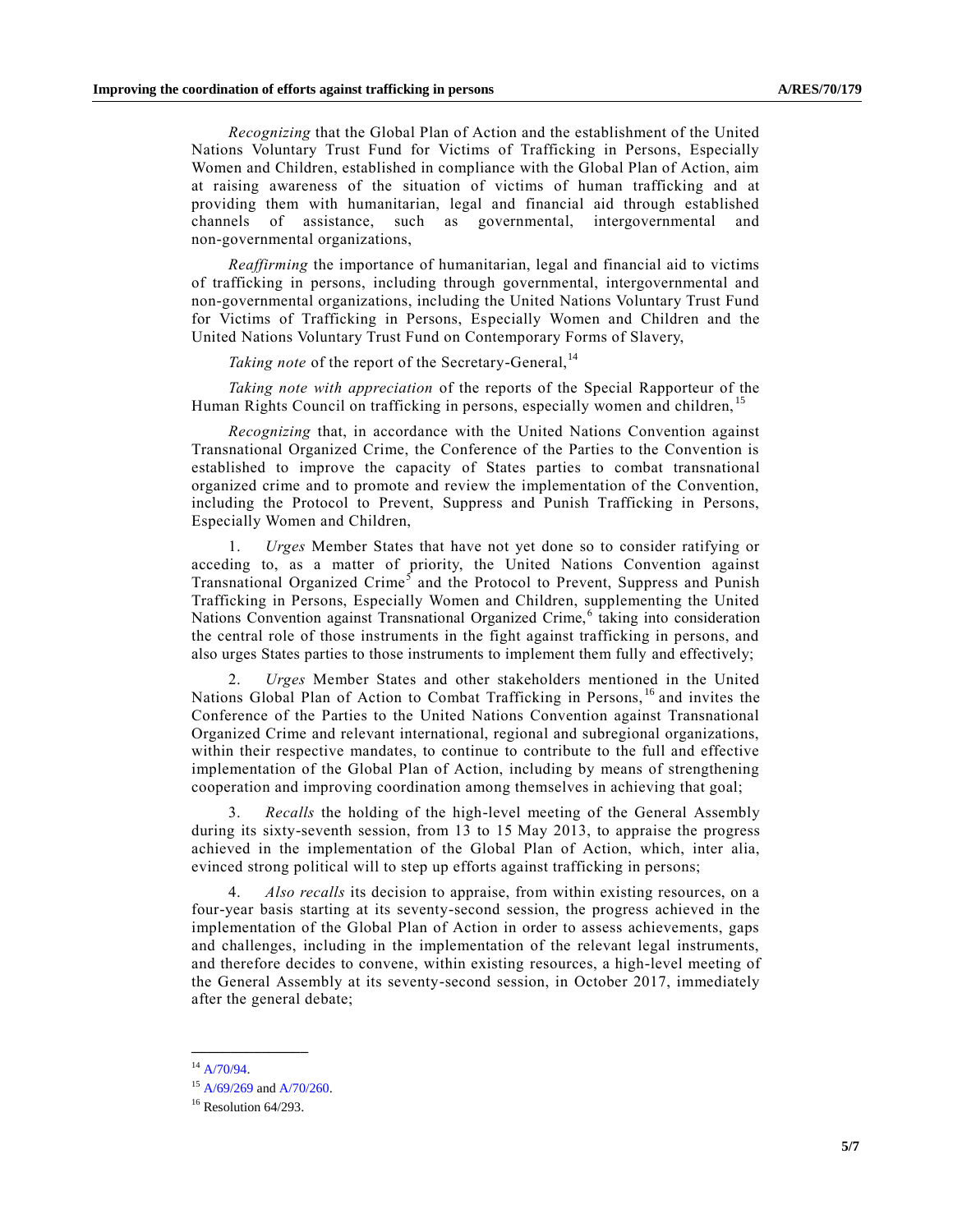5. *Requests* the Secretary-General and the President of the General Assembly, in close cooperation with Member States, to take all appropriate measures to arrange the high-level meeting;

6. *Recalls* its decision to designate 30 July as the World Day against Trafficking in Persons, to be observed annually, and, while welcoming events held by Member States, United Nations agencies, other international organizations and civil society at the international, regional and national levels to mark the World Day, invites all stakeholders to continue to observe the World Day in order to raise awareness of trafficking in persons and the situation of the victims of this crime and for the promotion and protection of their rights;

7. *Expresses support* for the activities of the United Nations Office on Drugs and Crime, reaffirms its request to the Secretary-General to provide adequate support to the Commission on Crime Prevention and Criminal Justice, and invites Member States to make voluntary contributions to the Office for the purpose of providing assistance to Member States upon request;

8. *Encourages* the United Nations Office on Drugs and Crime to cooperate with relevant international organizations outside the United Nations system and to invite such organizations and interested Member States to participate, when appropriate, in the meetings of the Inter-Agency Coordination Group against Trafficking in Persons and to keep Member States informed of the schedule of and the progress made by the Inter-Agency Coordination Group;

9. *Takes note* of the consultative briefing for Member States hosted by the Inter-Agency Coordination Group in January 2015 at United Nations Headquarters on the work and priorities of the Inter-Agency Coordination Group in 2015 and beyond;

10. *Invites* the United Nations Office on Drugs and Crime, in its capacity as coordinator of the Inter-Agency Coordination Group, and other relevant agencies of the United Nations system to continue their activities related to the implementation of relevant international instruments and the Global Plan of Action, and invites Member States and other international and bilateral donors to provide voluntary contributions to the Office for these purposes, in accordance with the policies, rules and procedures of the United Nations;

11. *Invites* Member States to address the social, economic, cultural, political and other factors that make people vulnerable to trafficking in persons, such as poverty, unemployment, inequality, humanitarian emergencies, including armed conflicts and natural disasters, sexual violence, gender discrimination and social exclusion and marginalization, as well as a culture of tolerance towards violence against women, youth and children;

12. *Calls upon* Member States, international organizations, civil society organizations and the private sector to increase and support prevention efforts in countries of origin, transit and destination by focusing on the demand that fosters all forms of trafficking and the goods and services produced as a result of trafficking in persons;

13. *Encourages* Member States to cooperate with the Special Rapporteur of the Human Rights Council on trafficking in persons, especially women and children, as well as with other relevant special procedures, including the Special Rapporteur of the Council on violence against women, its causes and consequences, the Special Representative of the Secretary-General on Violence against Children, the Special Rapporteur of the Council on the sale of children, child prostitution and child pornography and the Special Rapporteur of the Council on contemporary forms of slavery, including its causes and consequences;